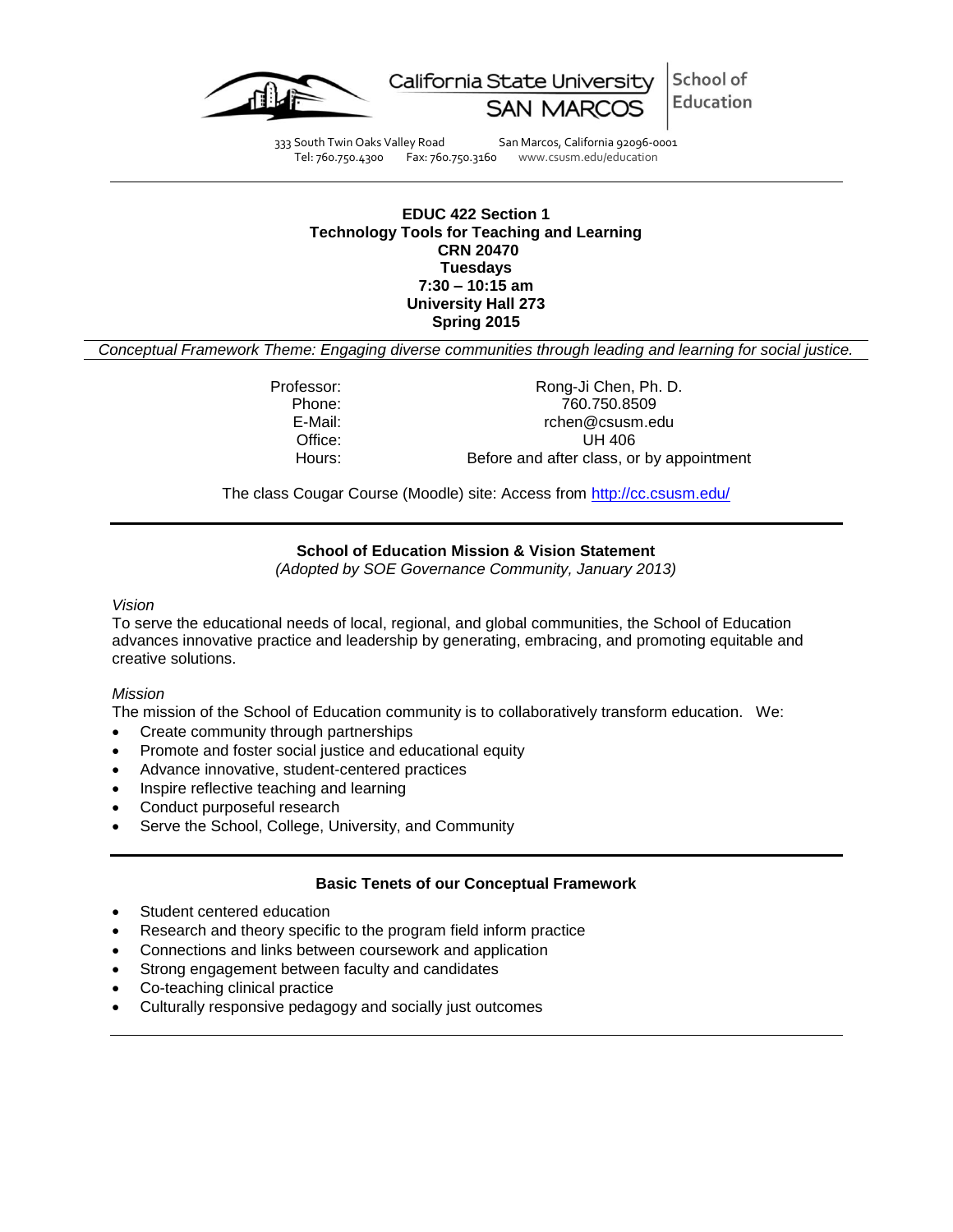## **COURSE DESCRIPTION**

Focuses on knowledge and skills necessary to apply education oriented productivity tools, graphic organizers, database and spreadsheets, presentation tools, school-appropriate multimedia tools, and communication tools. *The course meets the technology prerequisite skill requirement for entering the credential program.*

Chen: This course is designed for teacher candidates who have met the campus-wide Computer Competency Requirement (CCR) or have pre-requisite skills equal to the CCR and anticipate entrance into the teacher preparation program. This three-unit course partially fulfills the technology competencies as identified by the California Commission on Teacher Credentialing (CCTC) and the School of Education's Teacher Performance Expectations (TPEs) in technology, and is being considered for satisfying the Computer Integration Requirement (CIR) for the Liberal Studies Program.

The EDUC 422 course prepares teacher candidates to apply specific educational technology-based applications in methods courses for implementation in teaching and learning with students as well as to their own professional growth. When entering the teacher education program, School of Education faculty assume teacher candidates have competency in the applications covered in this course, and, therefore, will make assignments requiring teacher candidates to apply these skills.

### **Course Prerequisites**

Students need to have basic computing knowledge and skills such as word processing, file and folder organization and storage, and e-mail and the Internet, It is recommended that students complete a fundamental computer literacy course with a grade B or higher in the last 12 months.

## **Course Objectives**

Teacher candidates will demonstrate competency in:

- Meeting the International Society for Technology in Education Standards for Teachers (ISTE Standards•T) outlined below at a basic level of proficiency;
- Using a variety of educational technology tools that are applied in teaching and learning within the credential program and used in public school settings; and
- Setting up an electronic portfolio using Taskstream and demonstrating proficiencies in all five areas of ISTE Standards•T.

# **Required Supplies**

There is no required text for this course. Instead, you will need the following:

- Taskstream membership: [http://www.taskstream.com](http://www.taskstream.com/)
- One mass storage device, e.g., USB flash drive (8 GB or larger) or cloud-based storage
- Use of a digital video camera for the video project. Check-out is available from the Kellogg library on 2<sup>nd</sup> floor. Alternatively, a mobile device with a good video camera may be used.

It is not necessary to purchase the educational software, as many of the specific software titles are available on the Web in demo-version and/or available on campus.

# **Recommended Text (optional)**

Solomon, G., & Schrum, L. (2014). *Web 2.0 how-to for educators* (2<sup>nd</sup> ed.). Washington, DC: International Society for Technology in Education.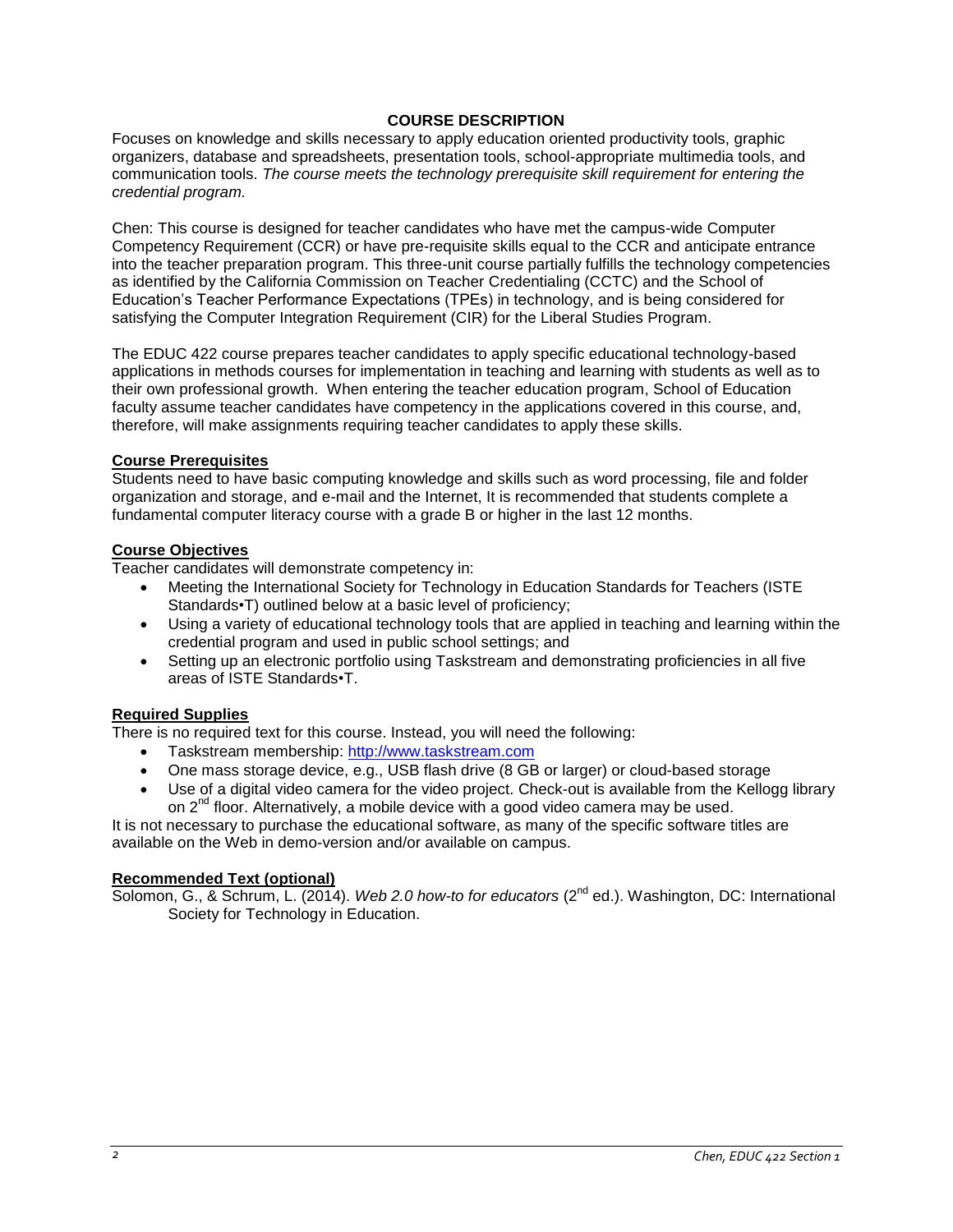# **STUDENT LEARNING OUTCOMES**

# **Teacher Performance Expectation (TPE) Competencies**

This course is designed to help candidates seeking a California teaching credential to develop the skills, knowledge, and attitudes necessary to assist schools and district in implementing effective programs for all students. The successful candidate will be able to merge theory and practice in order to realize a comprehensive and extensive educational program for all students. You will be required to formally address:

TPE 14: CSUSM Educational Technology (based on ISTE Standards•T: see below)

The following TPEs are also addressed in this course:

- TPE 4 Making Content Accessible (ISTE Standards•T I and II)
- TPE 5 Student Engagement (ISTE Standards•T I and II)
- TPE 6 Developmentally Appropriate Teaching Practices (ISTE Standards•T I and II)
- TPE 7 Teaching English Language Learners (ISTE Standards•T II and IV)
- TPE 12 Professional, Legal, and Ethical Obligations (ISTE Standards•T IV)
- TPE 13 Professional Growth (ISTE Standards•T V)

The course also addresses Special Education Standards by California Commission on Teacher Credentialing:

- Multiple and Single Subject Program Standard 13: Preparation to Teach Special Populations (Students with Special Needs) in the General Education Classroom
- Preliminary Education Specialist Program Design Standard 6: Using Educational and Assistive **Technology**

## **ISTE Standards for Teachers (ISTE Standards•T)**

Effective teachers model and apply the ISTE Standards for Students (Standards•S) as they design, implement, and assess learning experiences to engage students and improve learning; enrich professional practice; and provide positive models for students, colleagues, and the community. All teachers should meet the following standards and performance indicators. Teachers:

# **I. Facilitate and Inspire Student Learning and Creativity**

Teachers use their knowledge of subject matter, teaching and learning, and technology to facilitate experiences that advance student learning, creativity, and innovation in both face-to-face and virtual environments. Teachers:

- **a.** promote, support, and model creative and innovative thinking and inventiveness
- **b.** engage students in exploring real-world issues and solving authentic problems using digital tools and resources
- **c.** promote student reflection using collaborative tools to reveal and clarify students' conceptual understanding and thinking, planning, and creative processes
- **d.** model collaborative knowledge construction by engaging in learning with students, colleagues, and others in face-to-face and virtual environments

### **II. Design and Develop Digital-Age Learning Experiences and Assessments**

Teachers design, develop, and evaluate authentic learning experiences and assessments incorporating contemporary tools and resources to maximize content learning in context and to develop the knowledge, skills, and attitudes identified in the Standards•S. Teachers:

- **a.** design or adapt relevant learning experiences that incorporate digital tools and resources to promote student learning and creativity
- **b.** develop technology-enriched learning environments that enable all students to pursue their individual curiosities and become active participants in setting their own educational goals, managing their own learning, and assessing their own progress
- **c.** customize and personalize learning activities to address students' diverse learning styles, working strategies, and abilities using digital tools and resources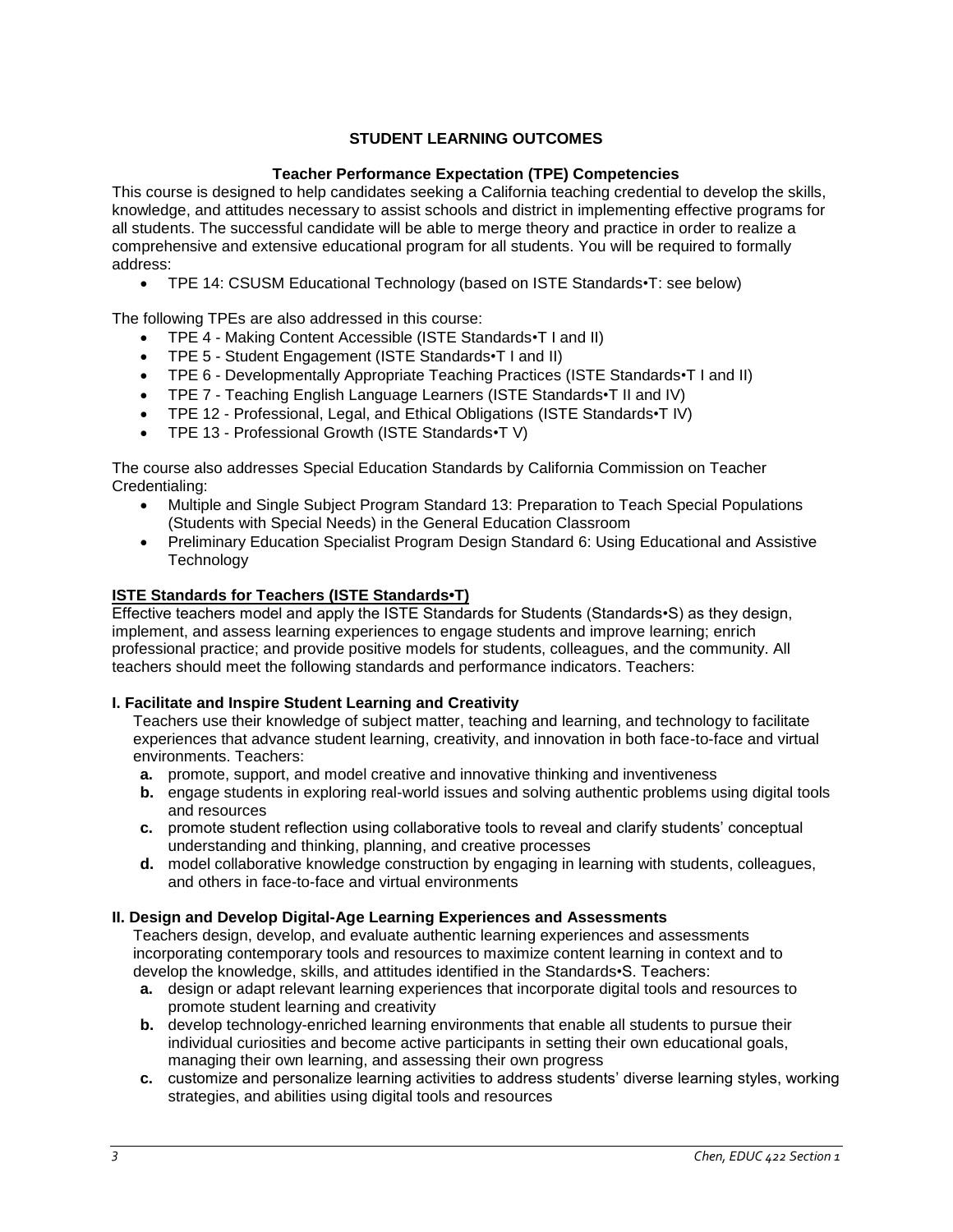**d.** provide students with multiple and varied formative and summative assessments aligned with content and technology standards and use resulting data to inform learning and teaching

# **III. Model Digital-Age Work and Learning**

Teachers exhibit knowledge, skills, and work processes representative of an innovative professional in a global and digital society. Teachers:

- **a.** demonstrate fluency in technology systems and the transfer of current knowledge to new technologies and situations
- **b.** collaborate with students, peers, parents, and community members using digital tools and resources to support student success and innovation
- **c.** communicate relevant information and ideas effectively to students, parents, and peers using a variety of digital-age media and formats
- **d.** model and facilitate effective use of current and emerging digital tools to locate, analyze, evaluate, and use information resources to support research and learning

## **IV. Promote and Model Digital Citizenship and Responsibility**

Teachers understand local and global societal issues and responsibilities in an evolving digital culture and exhibit legal and ethical behavior in their professional practices. Teachers:

- **a.** advocate, model, and teach safe, legal, and ethical use of digital information and technology, including respect for copyright, intellectual property, and the appropriate documentation of sources
- **b.** address the diverse needs of all learners by using learner-centered strategies and providing equitable access to appropriate digital tools and resources
- **c.** promote and model digital etiquette and responsible social interactions related to the use of technology and information
- **d.** develop and model cultural understanding and global awareness by engaging with colleagues and students of other cultures using digital-age communication and collaboration tools

# **V. Engage in Professional Growth and Leadership**

Teachers continuously improve their professional practice, model lifelong learning, and exhibit leadership in their school and professional community by promoting and demonstrating the effective use of digital tools and resources. Teachers:

- **a.** participate in local and global learning communities to explore creative applications of technology to improve student learning
- **b.** exhibit leadership by demonstrating a vision of technology infusion, participating in shared decision making and community building, and developing the leadership and technology skills of others
- **c.** evaluate and reflect on current research and professional practice on a regular basis to make effective use of existing and emerging digital tools and resources in support of student learning
- **d.** contribute to the effectiveness, vitality, and self-renewal of the teaching profession and of their school and community

*ISTE (International Society for Technology in Education), 2008* [\(http://www.iste.org/docs/pdfs/20-](http://www.iste.org/docs/pdfs/20-14_ISTE_Standards-T_PDF.pdf) [14\\_ISTE\\_Standards-T\\_PDF.pdf\)](http://www.iste.org/docs/pdfs/20-14_ISTE_Standards-T_PDF.pdf)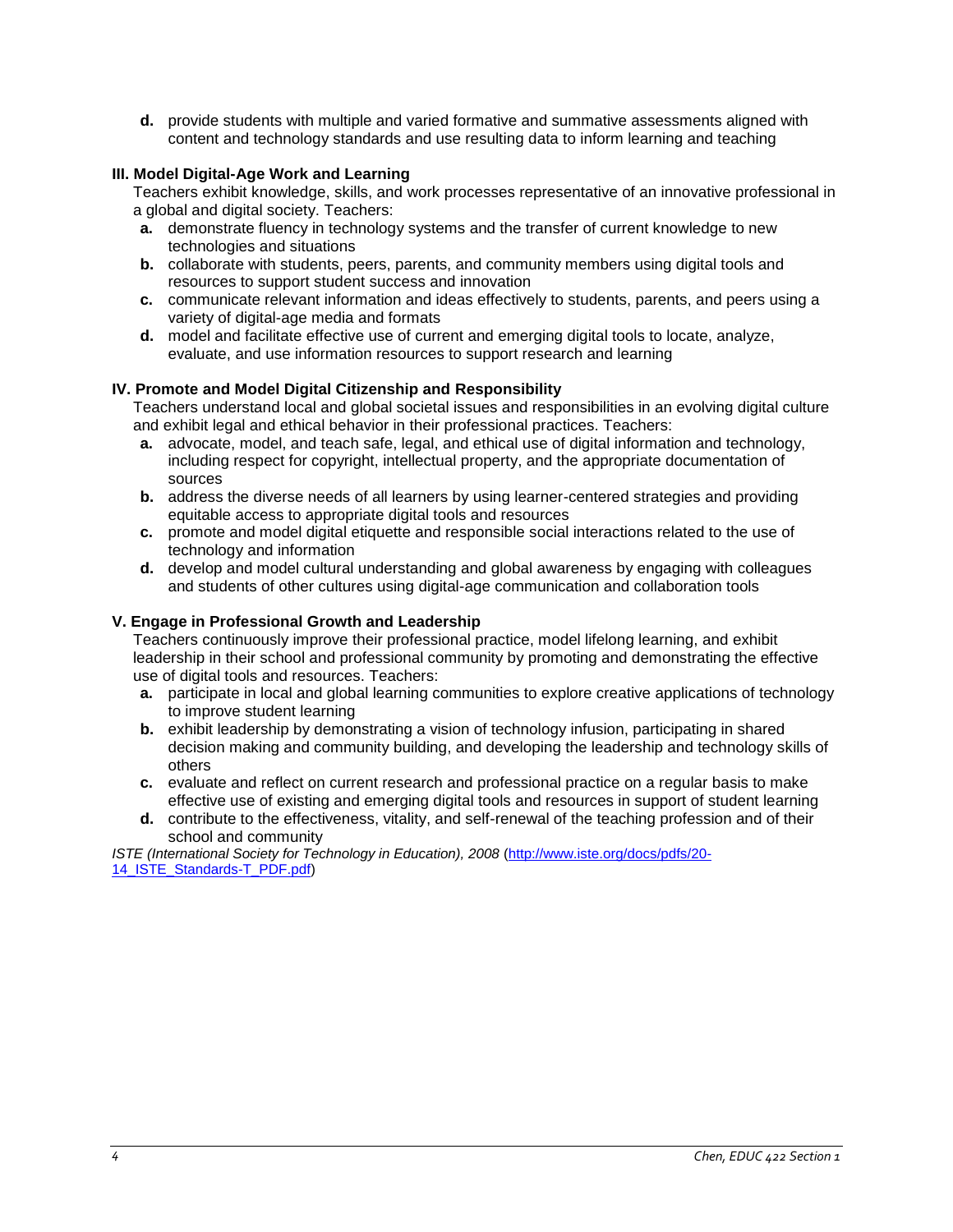# **GENERAL CONSIDERATIONS**

### **School of Education Attendance Policy**

Due to the dynamic and interactive nature of courses in the School of Education, all candidates are expected to attend all classes and participate actively. At a minimum, candidates must attend more than 80% of class time, or s/he may not receive a passing grade for the course at the discretion of the instructor. Individual instructors may adopt more stringent attendance requirements. Should the candidate have extenuating circumstances, s/he should contact the instructor as soon as possible. *(Adopted by the COE Governance Community, December, 1997).*

Teacher education is a professional preparation program. We practice positive professional dispositions. In addition, there will be discussion in each session. Active participation is important for the collective learning of the class members.

According to the above policy and conditions, students missing more than one class session (including online module) cannot earn an A or A-. Students missing more than two class sessions cannot earn a B or B+. Students missing more than three classes cannot earn a C+. Arriving late or leaving early by more than 20 minutes counts as an absence. Notifying the instructor does not constitute an excuse. All assignments must be turned in on due date even in case of an absence. If extraordinary circumstances occur, please communicate with the instructor.

In addition to attending course sessions, students may need to use campus resources for some assignments. All students must plan times they can work in labs on campus. Students are required to check campus resources and availability of labs. Mac computers are available in ACD 202, ACD 211, UH 271, UH 272, UH 273, and SCI2 306 in addition to other locations such as the library 2<sup>nd</sup> floor. Students are required to use campus issued-email accounts and check email and the class Cougar Course (Moodle) site at least two times per week to communicate with instructor and peers.

### **Professional Dispositions**

The California State University San Marcos School of Education fosters the development of the following professional dispositions among our students:

- *Social Justice and Equity*: Candidates appreciate the languages, communities, and experiences learners bring to the classroom. Candidates advocate for and support marginalized communities and individuals.
- *Collaboration*: Candidates learn and practice the skills of collaboration in their coursework and use them in their professional interactions with students, colleagues, parents, caregivers and those in the wider community.
- *Critical Thinking*: Candidates analyze various professional contexts, resulting in more informed decision-making about professional practice.
- *Professional Ethics*: Candidates learn to make and act on well-reasoned, principled judgments.
- *Reflective Teaching and Learning*: Candidates critically review their professional practice and the impact it has on student success.
- *Life-Long Learning*: Candidates are committed to actively seeking new knowledge, skills and experiences throughout their career.

(adopted by the COE Governance Community on January 19, 2007)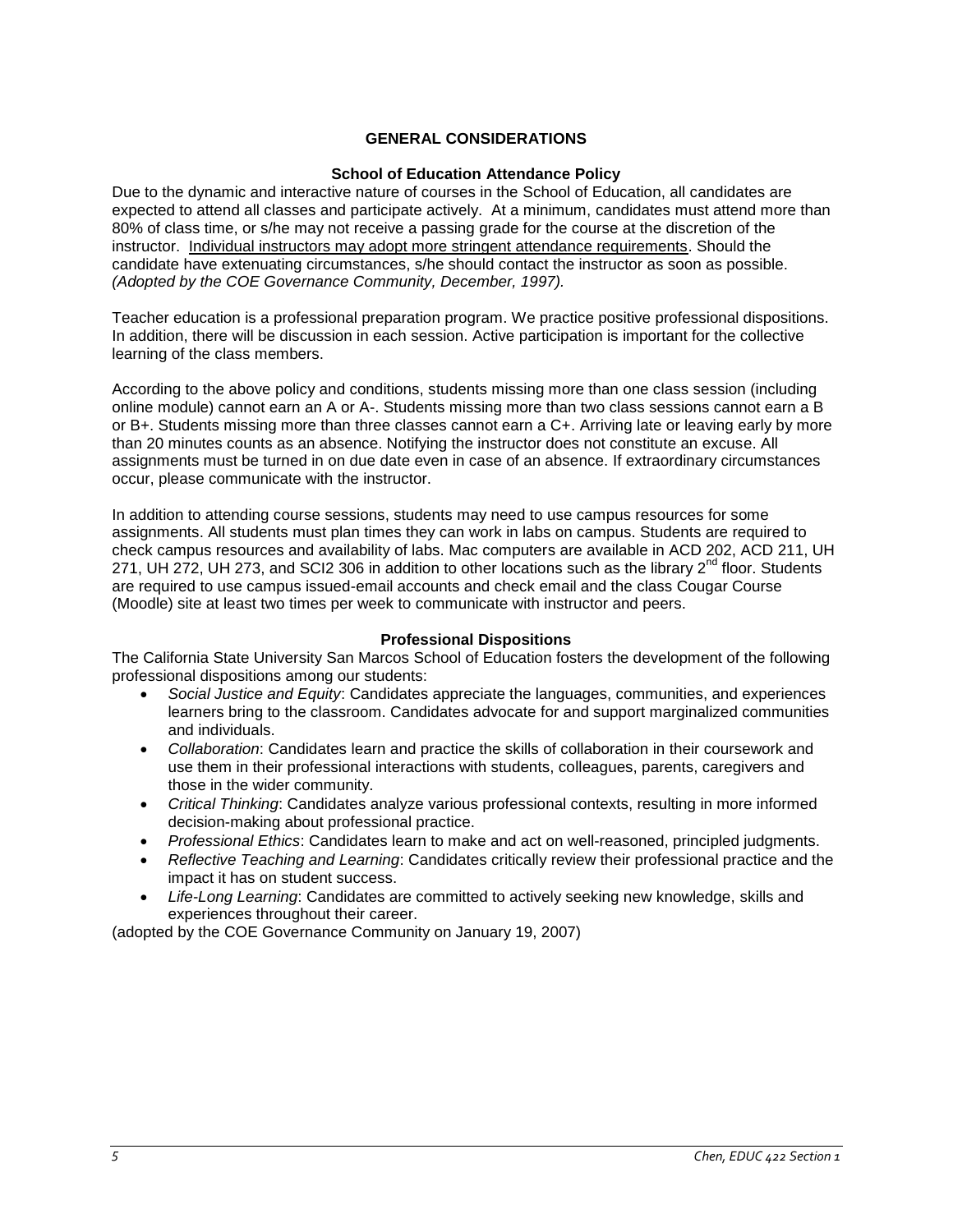## **CSUSM Academic Honesty Policy**

"Students will be expected to adhere to standards of academic honesty and integrity, as outlined in the Student Academic Honesty Policy. All written work and oral presentation assignments must be original work. All ideas/materials that are borrowed from other sources must have appropriate references to the original sources. Any quoted material should give credit to the source and be punctuated with quotation marks.

Students are responsible for honest completion of their work including examinations. There will be no tolerance for infractions. If you believe there has been an infraction by someone in the class, please bring it to the instructor's attention. The instructor reserves the right to discipline any student for academic dishonesty in accordance with the general rules and regulations of the university. Disciplinary action may include the lowering of grades and/or the assignment of a failing grade for an exam, assignment, or the class as a whole."

Incidents of academic dishonesty will be reported to the Dean of Students. Sanctions at the University level may include suspension or expulsion from the University.

### **Plagiarism:**

As an educator, it is expected that each candidate will do his/her own work, and contribute equally to group projects and processes. Plagiarism or cheating is unacceptable under any circumstances. If you are in doubt about whether your work is paraphrased or plagiarized see the Plagiarism Prevention for Students website [http://library.csusm.edu/plagiarism/index.html.](http://library.csusm.edu/plagiarism/index.html) If there are questions about academic honesty, please consult the University catalog.

## **Students with Disabilities Requiring Reasonable Accommodations**

Candidates with disabilities who require reasonable accommodations must be approved for services by providing appropriate and recent documentation to the Office of Disable Student Services (DSS). This office is located in Craven Hall 4300, and can be contacted by phone at (760) 750-4905, or TTY (760) 750-4909. Candidates authorized by DSS to receive reasonable accommodations should meet with their instructor during office hours or, in order to ensure confidentiality, in a more private setting.

### **All University Writing Requirement**

The CSUSM writing requirement of 2500 words is met through the completion of course assignments. Therefore, all writing will be looked at for content, organization, grammar, spelling, and format.

If needed, it is suggested that you make an appointment with the Writing Center [\(http://www.csusm.edu/writing\\_center/\)](http://www.csusm.edu/writing_center/) to seek help with writing skills before submitting your written assignments.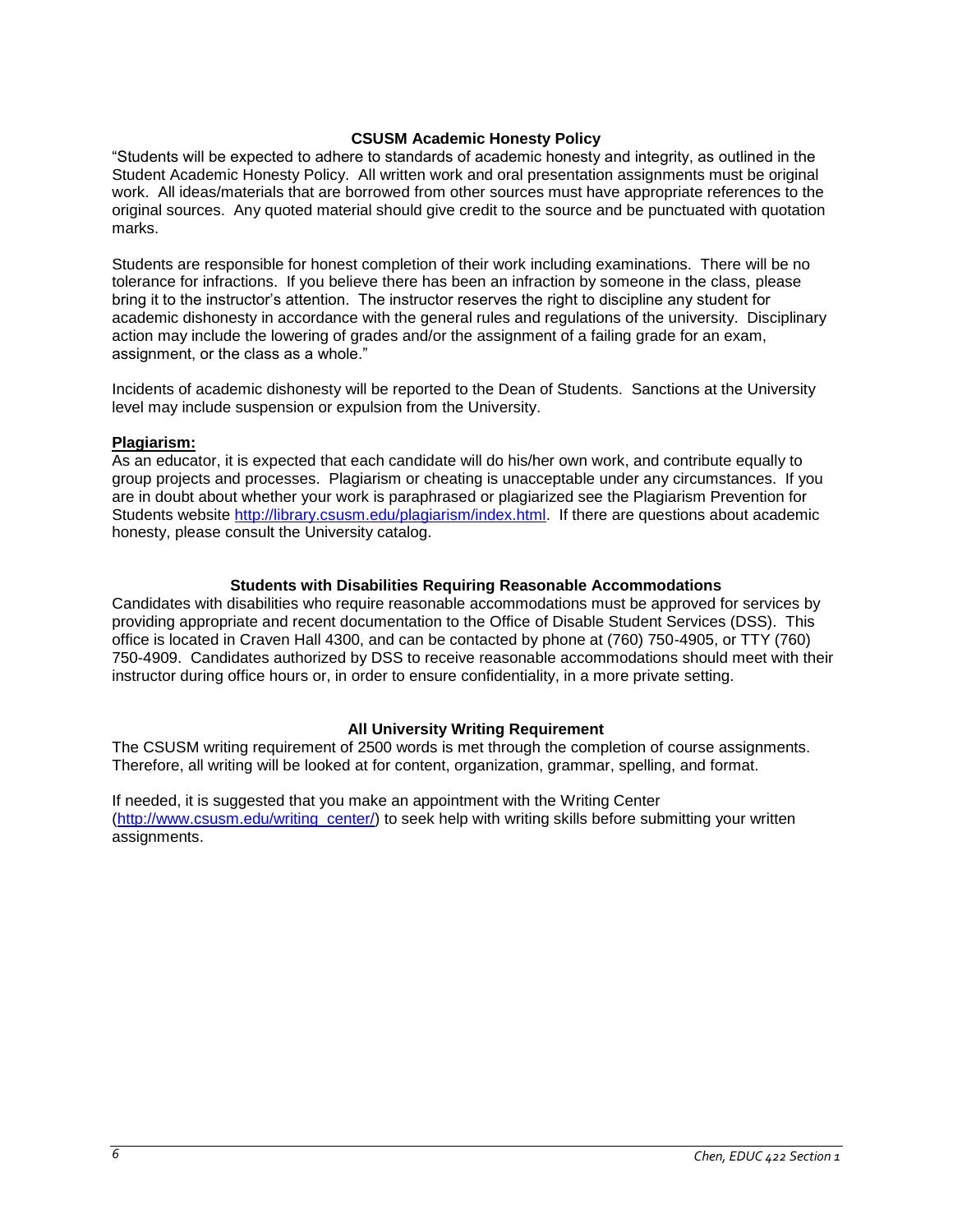# **Course Assignments, Requirements, and Grading Standards**

# **Part I. Attendance & Professional Dispositions (20 points)**

See the attendance policy and professional dispositions above (pages 4-5).

## **Part II. Assignments**

| <b>Assignment</b>     | <b>Description</b>                                                                        | Pt | <b>Due</b>  |
|-----------------------|-------------------------------------------------------------------------------------------|----|-------------|
|                       |                                                                                           | s  |             |
| Reading               | Reflect on course readings related to ISTE Standards and current                          | 32 | varied      |
| reflections &         | issues in educational technology; maintain professional blogs,                            |    | dates       |
| comments              | contribute to online discussions, and apply Netiquette in the<br>process.                 |    |             |
| Mobile learning       | Students apply concepts of mobile learning and apps to facilitate<br>children's learning. | 10 | 2/3         |
| Visual learning       | Students create a cloud-based presentation on an educational                              | 10 | 2/17        |
|                       | topic, incorporating text, images, videos, & other media on a Prezi<br>canvas.            |    |             |
| Google Drive          | Students use tools on Google Drive and collaborate on projects.                           | 10 | Form 2/24   |
| collaboration         | Each group will also share their learning with the whole class by                         |    | Report      |
|                       | means of oral presentation and posting artifacts and resources.                           |    | 3/10        |
| Learning network      | Students use Web 2.0 tools to build a personal learning network                           | 10 | 4/7         |
|                       | and engage in collaborative learning and professional growth.                             |    |             |
| Video project         | Students will learn how to use digital video cameras, edit video                          | 20 | 4/21        |
|                       | clips, and produce a video for classroom use.                                             |    |             |
| Digital citizenship   | Students explore issues concerning identity safety, cyber bullying,                       | 15 | 4/28 & 5/5  |
| & cyber safety        | cyber predators, piracy, copyright, and fair use. They will become                        |    |             |
|                       | knowledgeable about digital citizenship featured in ISTE<br>Standards•T.                  |    |             |
| Computational         | Students explore computational thinking and use Scratch to create                         | 10 | 5/12        |
| thinking              | an inspiring educational project.                                                         |    |             |
| <b>Tracking sheet</b> | Planning and organizing documents to prepare electronic portfolio.                        | 3  | 5/12        |
|                       | Files are matched to the ISTE Standards. T and documentation of                           |    |             |
|                       | file naming and organizing is required.                                                   |    |             |
| TPE 14 portfolio      | This is the culminating project of the course. Students select                            | 30 | 3/17, 4/14, |
|                       | artifacts to show evidence for TPE 14, which is based on ISTE                             |    | & 5/12      |
|                       | Standards•T.                                                                              |    |             |

Assignments subtotal 150 points + Attendance & professional dispositions 20 points = 170 points.

Detailed information is provided on Cougar Courses. Please note that modifications may occur at the discretion of the instructor. In addition to the assignments described above, performance assessment will be on student's cooperation and flexibility in response to unforeseen challenges and student's ability to perform tasks using a variety of technology tools.

### **Assignment Policy**

All assignments, requirements, due dates and scoring rubrics will be available through Cougar Courses. *You are responsible to successfully submit all assignments, review instructor's feedback, and track your grades and progress in the course.* In order to successfully complete this course, all assignments must be completed at an acceptable level noted on assignment directions and rubrics. All assignments are due by 11 p.m. on the due date, unless specified otherwise.

*Late assignment policy:* 10% deduction for being one day late, 20% deduction two days late, 30% deduction three days late, and so on. After a week, no assignments will be accepted. If extraordinary circumstances occur, please contact the instructor BEFORE the deadline.